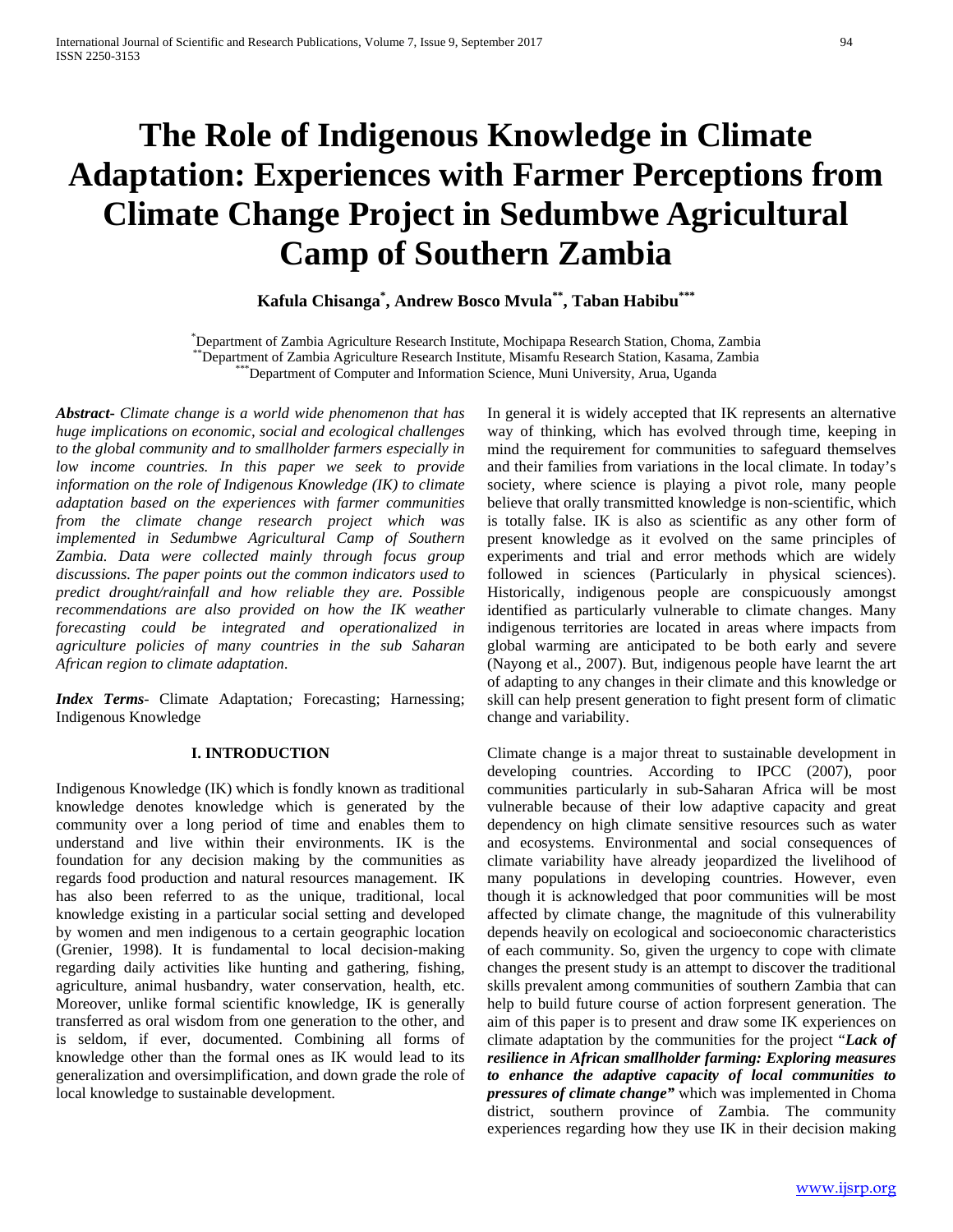for agricultural production and natural resources management are discussed.

## **II. MATERIALS AND METHODS**

### *A. Focus Group Discussions*

In order to obtain the required information for the study, focus group discussions were held with elderly men (63) and women (42) regarding their IK and climate change prediction. The discussions provided a basis for the information collected to compile this paper

## *B. Description of the Study Area*

This study was conducted in southern province of Zambia in 2008/09 agriculture season. The province lies approximately between latitudes 16 and 18°S, and longitudes 26 and 29°E, with a total area of about  $85.283 \text{km}^2$  representing 11% of the country's total land area. Southern province is among the key agricultural based provinces in Zambia and accounts for 11.0% of the total agricultural households in the country of which 83.3% and 16.7% are male and female headed respectively. At provincial level, Southern province has the highest mean agricultural household size of 6.5 compared to the national average of 5.5 persons per household (CSO, 2000).

The people of Sedumbwe Area where the project on climate change and adaptation wasimplemented are mainly Tonga speaking and live in extended families with an average size of 9. About 95% of the people in the area are actively involved in agriculture which is their major source of livelihood. Cultivation of land is done using draught power. About 85% of the local farmers are small-scale farmers who only grow crops for family consumption with a little surplus for sale.The farming systems in this area of southern province are characteristic of agro-pastoral farming, with maize being the dominant staple food crop. Other food crops include sorghum, groundnuts, millet and cowpeas. Cotton and tobacco are the main cash crops grown. The most important livestock types reared include cattle, goats, pigs and chickens. At smallholder farming level, crop production is typically rainfed and livestock management practices

are characterized by less supplementary feeding practices and communal grazing arrangements.

## *C. Choma District*

Choma district covers an area of 4, 860  $km<sup>2</sup>$ . The estimated total population is 203 305 people (48.7 percent of whom are male and 51.3 percent female) live in 33, 453 households (CSO, 2001). Choma district lie in agro ecological region II, with average annual rainfall between 800mm and growing seasons of 90 to 95 days. More than 97 percent of the total number of households are full time farmers although most of them are small scale. The major cropping systems in the district is semi commercial maize, groundnuts, sunflower, cotton and sorghum. The vast majority of farmers also keep livestock, mainly cattle and poultry, but also goats, sheep and pigs.



Figure 1: Map of southern province showing study area

# **III. EFFECTIVENESS OF THE USE OF IK IN TERMS OF COMMUNICATION AND DOCUMENTATION**

Households and focus group discussions revealed that communities have traditional methods ofpredicting weather patterns. The findings show that 83.2% of sampled households acknowledged that they know some form of indicators that are used to predict weather patterns. A drought season is characterized by a high prevalence of some kind of special insects especially those in the family of caterpillars, winters preceding the on-set of the rain season are very cold, wind flow is also characterized by unusual direction and this is also coupled with high fruiting levels by the fruit trees.

A normal season in terms of rainfall pattern will display a combination of the following weather patterns; there will be plenty of fruits, normal wind (usual) direction, hot summers and appearance/prevalence of blank ants just before and during rain season. Flood seasons were not clearly defined due to very low incidences of such weather patterns in the study area which are more drought prone (see Table 1)

## **IV. COMMON INDICATORS TO PREDICT DROUGHT/RAINFALL AND THEIR RELIABILITY**

In terms of degree of accuracy regarding predicting a drought/rainfall year, the households indicated that more than 80% of what they see in terms of traditional indicators turn out to be true and this makes them to start preparing for the expected weather pattern. Communities noted that on knowing that the rainfall pattern will not be favourable, they tend to prepare land early, buy early maturing maize varieties and also think of alternative livelihood strategies such as involving in piece works, sale of assets (e.g livestock) and others ask for remittances from relatives among other strategies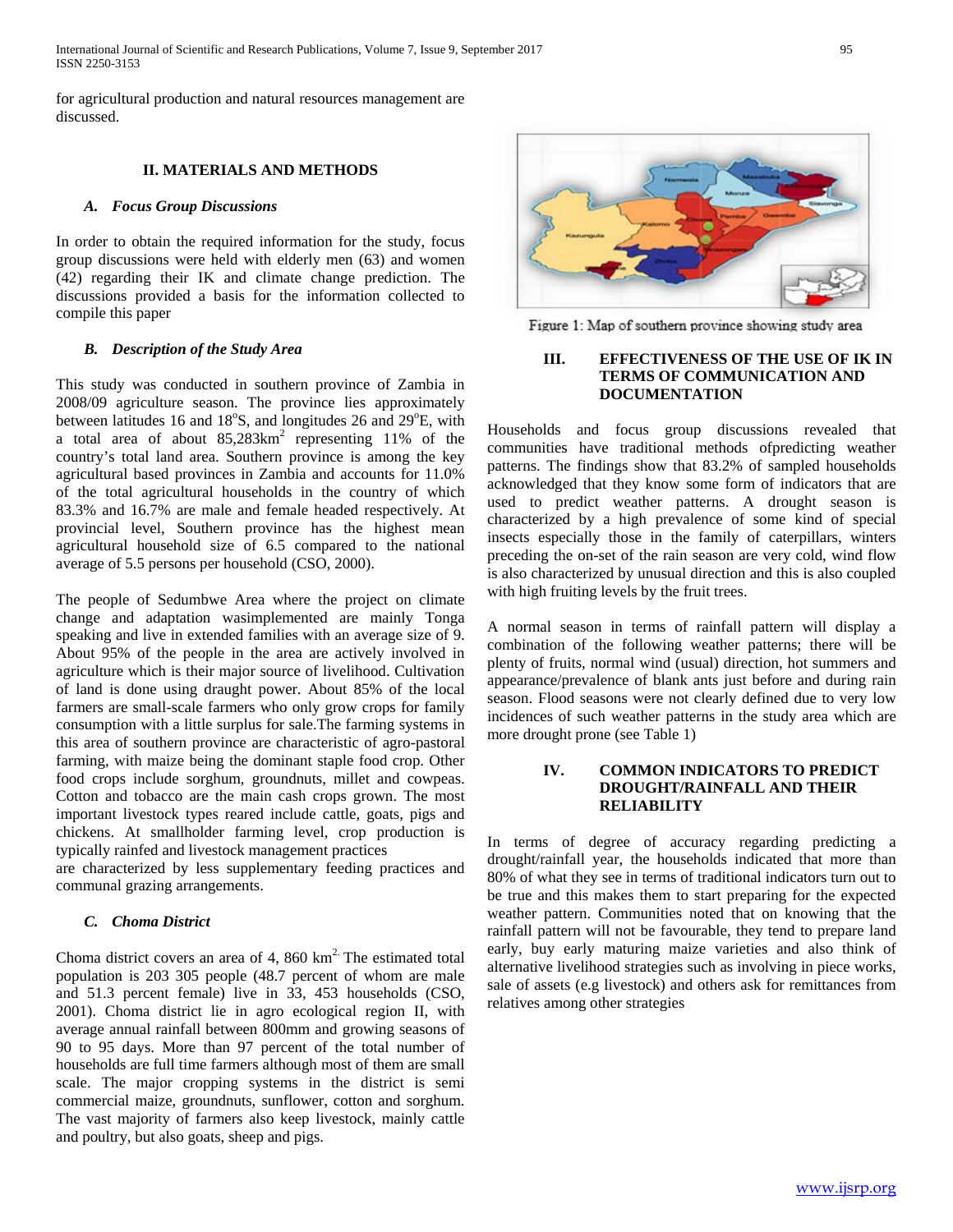# **V. COMPARISON OF INDIGENOUS WEATHER FORECASTING AND METEOROLOGY/MODERN FORECASTS**

In terms of comparison of indigenous and modern weather forecasting the table below provides a summary of categorized traditional indicators fordrought and floods and degree of accuracy as reported by the community in the study area.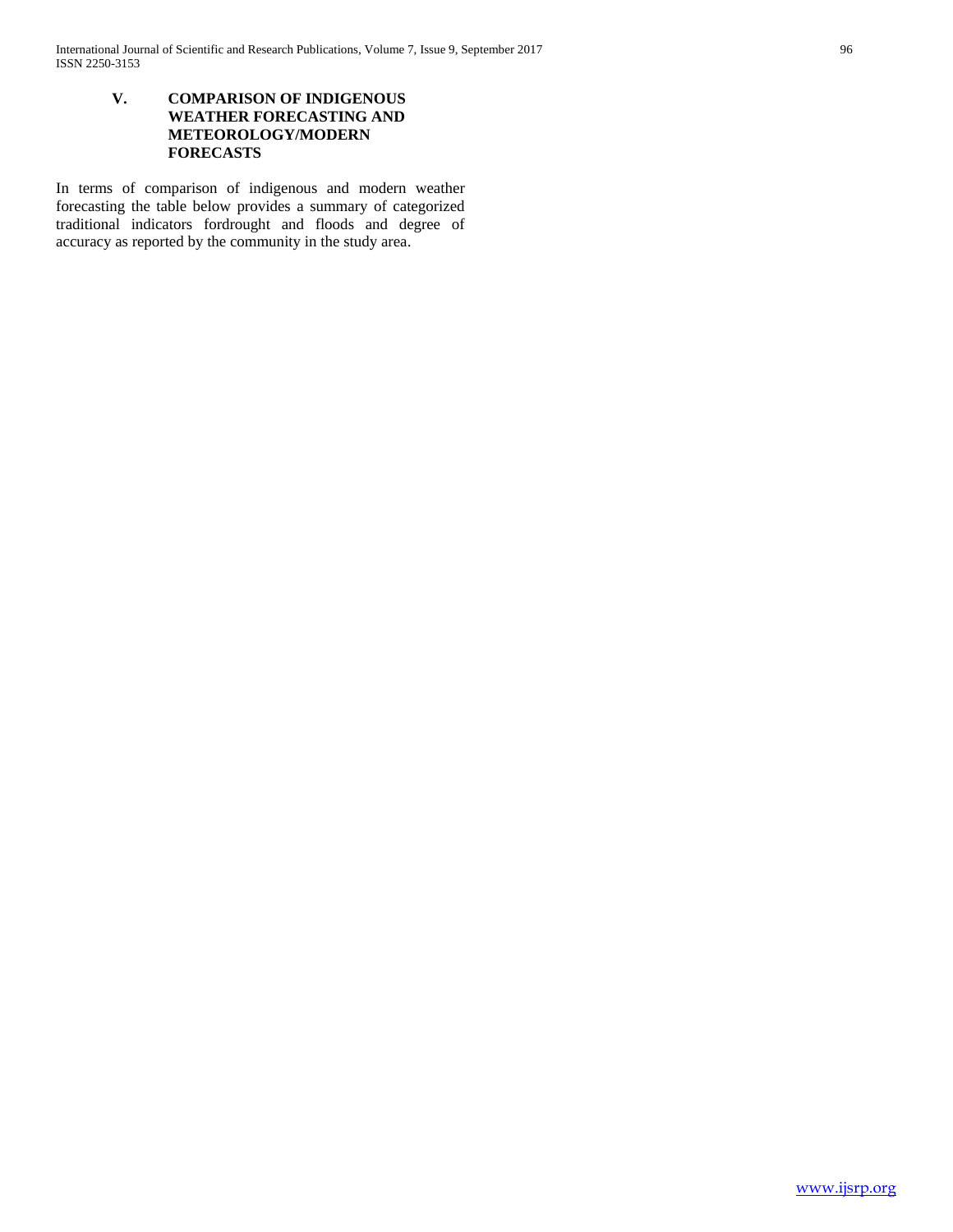# *Table 1: Traditional Indicators of rain seasons*

| <b>Normal Rain Season</b>                                                                           | <b>Drought Season</b>                                   |
|-----------------------------------------------------------------------------------------------------|---------------------------------------------------------|
| Swallows (type of bird) appear around October                                                       | Low temperatures during the months of September/October |
| Mist of the hills                                                                                   | Migration of "Black Ants" from one point to another     |
| Appearance of dark clouds during "Lwiindi Traditional Ceremony" -<br>Harvest thanks Giving Ceremony | High fruiting of wild fruits                            |
| Appearance of the "Morning Star" just before the on-set of the rain season                          |                                                         |
| Appearance of "Danga Balya" star at dusk $(18:00 - 20:00$ hrs)                                      |                                                         |
| High prevalence of "Whirl Winds" just before on-set of rains in<br>September/October                |                                                         |
| Source: Author, 2008                                                                                |                                                         |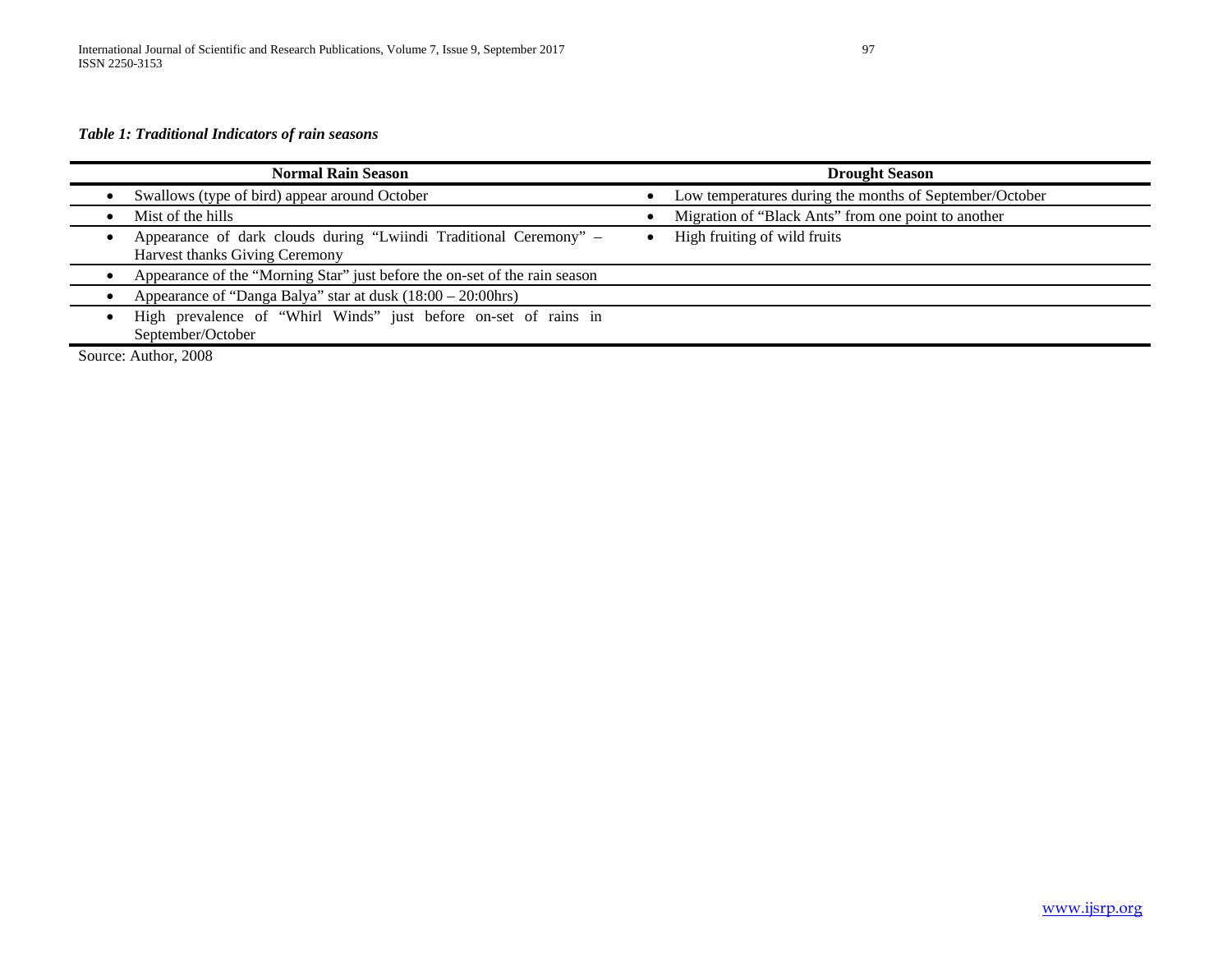# *Table 2: Drought Early Warning Indicators*

| <b>Emergency</b> | <b>Traditional indicator in</b><br>Tonga   | <b>English translation of Tonga</b><br>indicator                       | Time when the<br>indicator happens | <b>Category of indicator</b> | Degree of<br>accuracy |
|------------------|--------------------------------------------|------------------------------------------------------------------------|------------------------------------|------------------------------|-----------------------|
| Drought          | Bamoomba kutalila<br>kuseeni.              | Specific birds not making noise at<br>dawn                             | July-Sept                          | P.S.E.W.I                    | 90%                   |
| Drought          | Muyuni Siapilyo kuti<br>mapepe kasumbula   | Specific birds are not seen flying<br>around during an eminent drought | Aug                                | P.S.E.W.I                    | 85%                   |
| Drought          | Matongola kuti katako                      | Specific birds not seen flying<br>around                               | Oct-Nov                            | S.H.M.I                      | 90%                   |
| Drought          | Inswi zya kuwe kuti<br>zvavula             | Small<br>fish<br>population<br>in<br>rivers/streams decreases          | Jan                                | P.S.E.I                      | 50%                   |
| Drought          | Nyenze kuti tizyalila                      | Mole cricket do not make noise                                         | Sept-Oct                           | P.S.E.I                      | 90%                   |
| Drought          | Kutazwa kwa nseele zinji                   | White termites not in abundance                                        | Nov-Dec                            | S.H.M.I                      | 80%                   |
| Drought          | Kutaboneka kwa<br>nkonkoolekwa             | Specific butterflies are not seen<br>flying around                     | Oct-Dec                            | S.H.M.I                      | 95%                   |
| Drought          | Cikumbi lusele ca mupeyo                   | Cloud cover lasting for less than<br>seven days                        | July                               | P.S.E.W.I                    | 95%                   |
| Drought          | Kuhula kwa micheelo<br>minji               | Abundant wild fruits                                                   | Aug-Sept                           | P.S.E.W.I                    | 80%                   |
| Drought          | Kumuka kumana kwa<br>mpeyo                 | Long winter season                                                     | Sept                               | P.S.E.W.I                    | 90%                   |
| Drought          | Kutavula kwa zinkubala                     | Caterpillars not in abundance                                          | Oct-Jan                            | S.H.M.I                      | 70%                   |
| Drought          | Mukololo kuti kutalosyi<br>meenda ku mwaka | A particular tree does not drop<br>water                               | Aug-Sept                           | P.S.E.W.I                    | 98%                   |
| Drought          | Kutaba kwa bunkululu                       | Shrubs/Plants not flowering during<br>drought period                   | Sept-Oct                           | P.S.E.W.I                    | 90%                   |

Source: (MET, 2008) Note: *P.S.E.W.I means pre-season early warning indicators, S.H.M.I means season hazard monitoring indicators*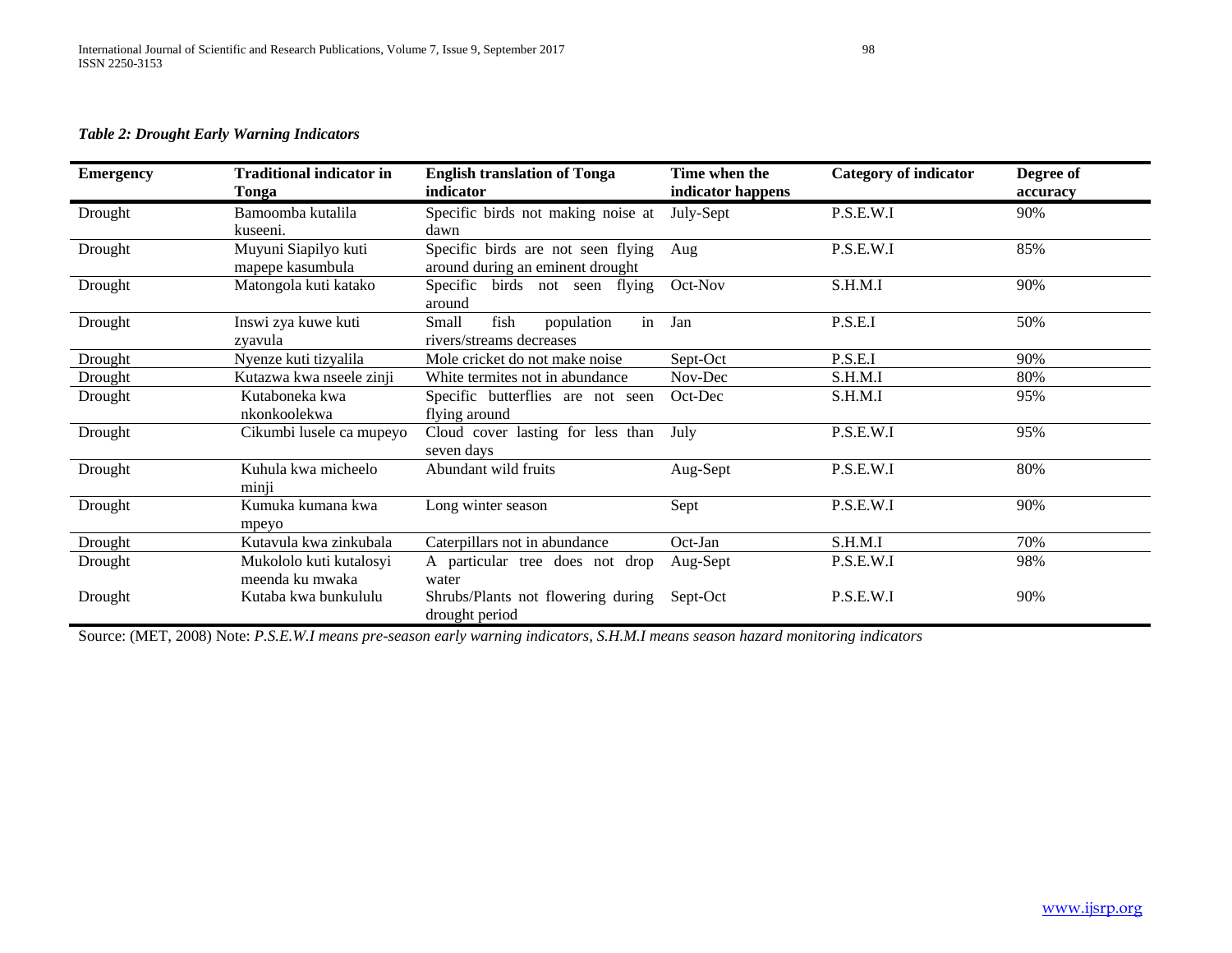# *Table 3: Flood Early Warning Indicators*

| <b>Emergency</b> | <b>Traditional indicator</b>                           | <b>English translation</b>                                                            | Time when the indicator | <b>Type of indicator</b> | Degree of accuracy |
|------------------|--------------------------------------------------------|---------------------------------------------------------------------------------------|-------------------------|--------------------------|--------------------|
| Flood            | Mukololo kuti kaulosya<br>meenda ku mwaka              | A particular tree drops water in<br>excess                                            | appears<br>Sept         | P.S.E.W.I                | 90%                |
| Flood            | Kuboneka<br>kwa<br>matongola                           | A lot of birds are seen flying all<br>over                                            | <b>Nov</b>              | S.H.M.I                  | 85%                |
| Flood            | Kuzyala kwa musamba                                    | A lot of fruit from a <i>Pericopsis</i><br><i>angolensis</i> tree                     | Oct                     | S.H.M.I                  | 95%                |
| Flood            | majongola<br>Kuvula kwa<br>mapati asiya                | Abundance of millipedes                                                               | Nov-Dec                 | S.H.M.I                  | 75%                |
| Flood            | Maholopyo<br>kuti<br>kali<br>manji                     |                                                                                       | Oct                     | P.S.E.W.I                | 60%                |
| Flood            | Bamoomba kuti kabalila<br>maningi kuseeni              | birds<br>making<br>Specific<br>a<br>particular<br>dawn<br>noise<br>at<br>consistently | Nov-Dec                 | S.H.M.I                  | 85%                |
| Flood            | Nkonkolekwa zinji kuti<br>ka zizwa kujwe kuya<br>kumbo | Butterflies moving from east to Nov-Dec<br>west                                       |                         | S.H.M.I                  | 95%                |

Source: (MET, 2008) Note: *P.S.E.W.I means pre-season early warning indicators, S.H.M.I means season hazard monitoring indicators*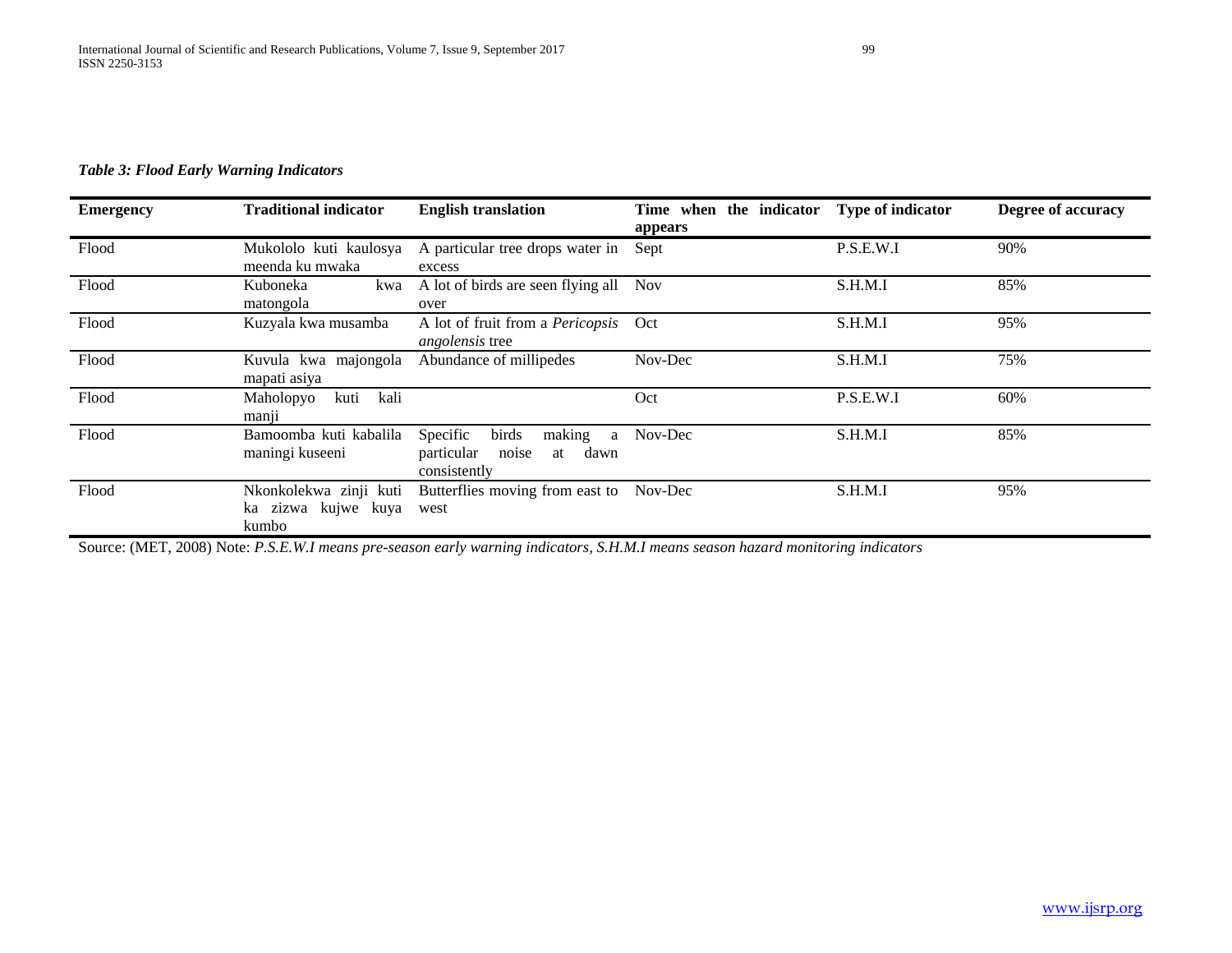## **VI. HARNESSING OF IK POTENTIAL FOR ADAPTATION TO CLIMATE CHANGE AND VARIABILITY IN ZAMBIA AND BEYOND**

From experiences in Sedumbwe regarding the IK and how it is useful in knowing the weather pattern of a particular year, it is felt that indeed there is need to harness this potential by integrating it in the work programmes of the meteorological departments of countries in the region as they also show a degree of accuracy in determining the weather pattern. For example in Zambia, most of the areas do not have weather stations and hence communities could rely on IK for weather predictions and make informed decisions on their adaptation to climate change and variability. It is also believed that the EL NINO prediction was developed from IK of fishermen in the Far East who could predict a drought/flood season using indigenous knowledge (Ngwenya, 2009 per comm.) Such kind of efforts should be developed further in other areas of the world. The realization of IK's contribution to these sectors has led to an increasing interest in it by academicians, and policymakers alike. Many government and non-governmental organizations, as well as international organizations such as the World Bank, International Labor Office, UNESCO and FAO are now appreciating the role IK can play in achieving sustainable development in a country. This interest is also apparent in the policies and programmes of various countries.

## **VII. EMERGING POLICY MESSAGES FROM CASE STUDY**

This paper recommends that the agricultural policies in Zambia should take into account the role of IK in weather prediction. In addition issues of documentation and translation should also be emphasized so that the generations to come will learn the traditional way of predicting weather patterns for possible action to climate change adaptation.

It is very clear that southern Province in Zambia especially Choma district has a rich collection of traditional knowledge and if this knowledge is purposefully and logically applied with modern skills and technology can save the life of millions on the earth. The study has also demonstrated that southern province and other societies of sub Saharan Africa could play pivot role of Climate Adaptation and prediction of climate changes using Indigenous.Knowledge if well harnesed. It is very pathetic that under the pressure of modern science and technology, traditional knowledge is dying without due recognition from community and government. And at the same time absence of literary sources about traditional skills ishindering the dissemination of traditional knowledge.

## **ACKNOWLEDGMENT**

The Authors would like to thank the Choma District Agriculture Coordinator for facilitating the availability of the Camp Extension Officer for Sedumbwe Agricultural Camp during the period of the study. The Camp Officer is also thanked for mobilizing the farmers and local leadership who were so helpful in providing the required information for the study.

## **REFERENCES**

- [1] A, Nayong, F, Adesina, B.O, Elasha (2007) The Value of Indigenous Knowledge in climate change mitigation and adaptation strategies in African Sahel. Mitigationand Adaptation Strategies for Global Change 12: 787-797
- [2] A, Ngwenya (2009) Personal Communication, Met Department, Choma, Zambia
- [3] Central Statistical Office (2000) Zambia Living Conditions Monitoring Survey, Lusaka, Zambia
- [4] Central Statistical Office (2001) Zambia Living Conditions Monitoring Survey, Lusaka, Zambia
- [5] Inter Governmental Panel on Climate Change (2007). Climate change 2007: Synthesis report, Contribution of Working Groups I, II and III to the fourth assessment report of the Intergovernmental Panel on Climate Change
- [6] L, Grenier. (1998) Working with indigenous knowledge: A guide for researchers. IDRC.
- [7] Met Department (2008) Monthly report, Choma, Zambia, unpublished
- [8] Minisry of Agriculture (2016) Department of Landhusbandry, Choma, Southern Province, Zambia, unpublished
- [9] UNFCCC (1992) The United Nations Framework Convention on Climate Change.

#### **AUTHORS**

**First Author** – Kafula Chisanga, MSc. Agroforestry, Zambia Agriculture Research Institute, P.O. Box 630090, Choma, email address: kafulac@yahoo.co.uk

**Second Author** – Andrew Mvula Bosco, MSc. Soil Microbiology, Zambia Agriculture Research Institute, P.O. Box 410055, Kasama,email address: andrewmvulabosco@gmail.com

**Third Author** – Taban Habibu, MSc ComputerScience and Engineering, Muni University, PO. Box 725, Arua, Uganda, email: sultannubi@gmail.com

**Correspondence Author** – Kafula Chisanga, email address: kafulac@yahoo.co.uk,alternate email address: chisangak@nmaist.ac.tz, contact number: +260 972 056 043